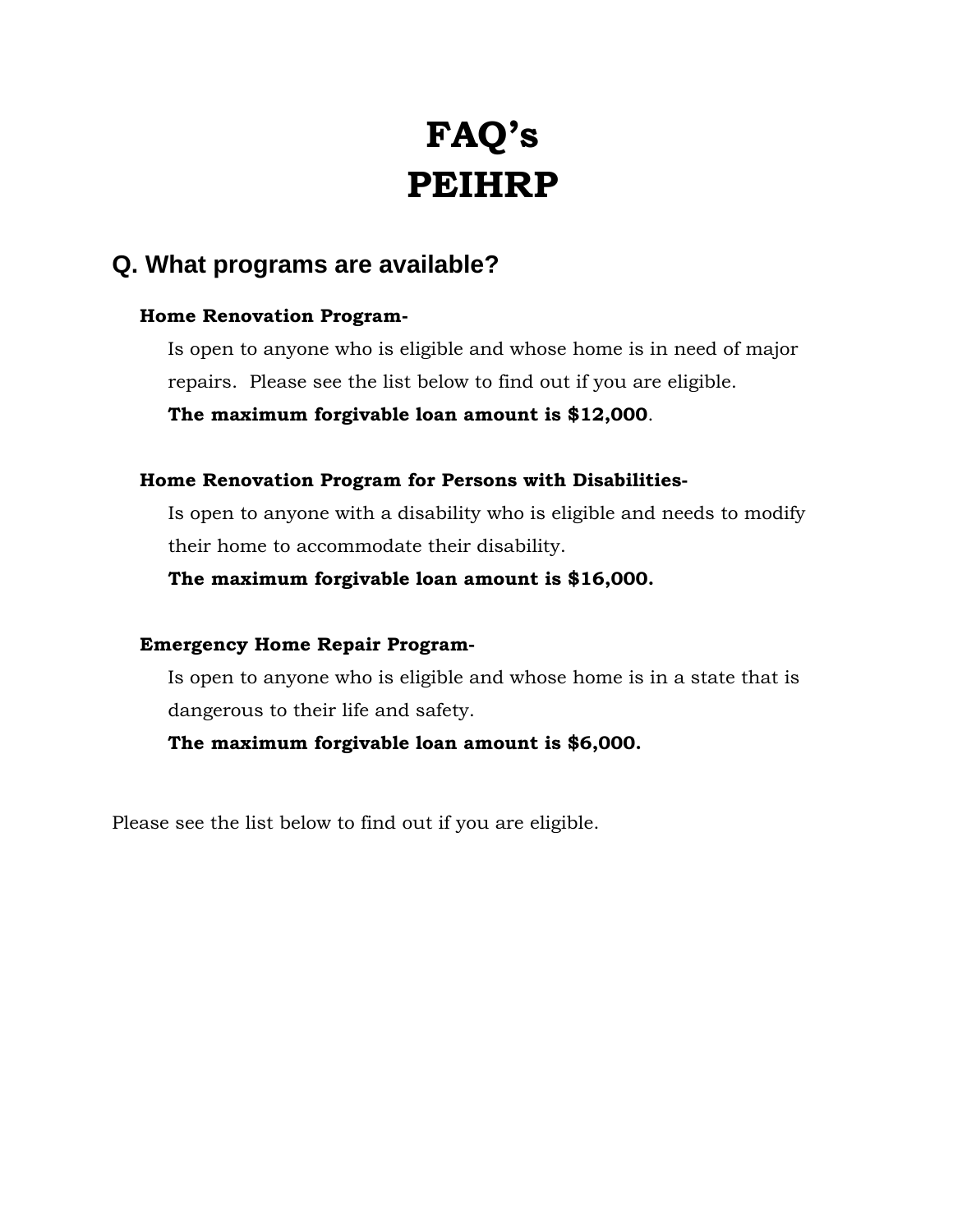## **Eligibility questions**

## **Q. I am a homeowner; can you tell me if I am eligible for the program(s)?**

## **A. You are eligible for the PEI Home Renovation Programs if:**

- Your home is in need of major repairs in one, or more, of the following areas:
	- $\blacksquare$  Heating
	- **Electrical**
	- Structural
	- Plumbing
	- Fire safety
- Your home is valued at, or below, \$175,000, according to the PEI Taxation and Property Records assessed value;
- Your home has been owned by you for at least five years;
- The property is the homeowner's primary residence;
- You do not have an outstanding tax balance greater than one year from the application date;
- Your mortgage is not outstanding greater than two months from the application date;
- You have a current home insurance policy on the property, and;
- Your annual household income falls at or below the income amounts based on your family size. Please see the chart below for details.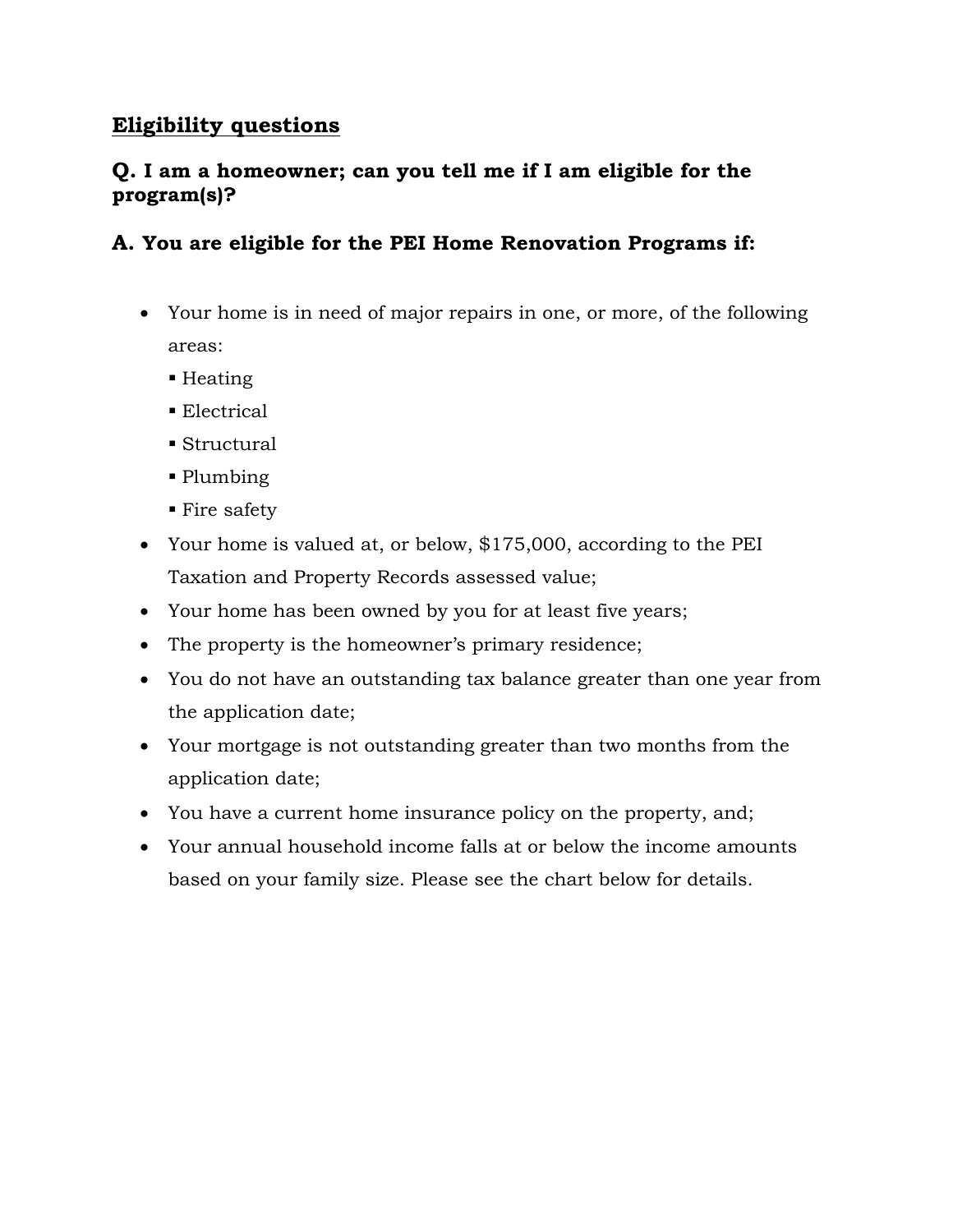|--|

| Maximum Loan available based on family size and income |          |          |          |          |          |          |  |  |
|--------------------------------------------------------|----------|----------|----------|----------|----------|----------|--|--|
| <b>PEI Home Renovation Program</b><br>Income           |          |          |          |          |          |          |  |  |
| <b>Family Size</b>                                     | \$35,000 | \$38,000 | \$41,000 | \$44,000 | \$47,000 | \$50,000 |  |  |
| 1 or 2 Family Members                                  | \$12,000 | \$9,000  | \$6,000  | \$3,000  | \$0      | \$0      |  |  |
| 3 Family Members                                       | \$12,000 | \$12,000 | \$9,000  | \$6,000  | \$3,000  | \$0      |  |  |
| 4 Family Members                                       | \$12,000 | \$12,000 | \$12,000 | \$9,000  | \$6,000  | \$3,000  |  |  |
| 5 Family Members                                       | \$12,000 | \$12,000 | \$12,000 | \$12,000 | \$9,000  | \$6,000  |  |  |
| 6 Family Members                                       | \$12,000 | \$12,000 | \$12,000 | \$12,000 | \$12,000 | \$9,000  |  |  |
| 7 or More Family Members                               | \$12,000 | \$12,000 | \$12,000 | \$12,000 | \$12,000 | \$12,000 |  |  |

#### **Maximum Loan available based on family size and income**  *Home Renovation Program for Persons with Disabilities*

| Income                   |          |          |          |          |          |          |  |  |
|--------------------------|----------|----------|----------|----------|----------|----------|--|--|
| <b>Family Size</b>       | \$35,000 | \$38,000 | \$41,000 | \$44,000 | \$47,000 | \$50,000 |  |  |
| 1 or 2 Family Members    | \$16,000 | \$12,000 | \$8,000  | \$4,000  | \$0      | \$0      |  |  |
| 3 Family Members         | \$16,000 | \$16,000 | \$12,000 | \$8,000  | \$4,000  | \$0      |  |  |
| 4 Family Members         | \$16,000 | \$16,000 | \$16,000 | \$12,000 | \$8,000  | \$4,000  |  |  |
| 5 Family Members         | \$16,000 | \$16,000 | \$16,000 | \$16,000 | \$12,000 | \$8,000  |  |  |
| 6 Family Members         | \$16,000 | \$16,000 | \$16,000 | \$16,000 | \$16,000 | \$12,000 |  |  |
| 7 or More Family Members | \$16,000 | \$16,000 | \$16,000 | \$16,000 | \$16,000 | \$16,000 |  |  |

| Maximum Loan available based on family size and income<br><b>Emergency Home Repair Program</b> |          |          |          |          |          |          |  |  |
|------------------------------------------------------------------------------------------------|----------|----------|----------|----------|----------|----------|--|--|
|                                                                                                |          | Income   |          |          |          |          |  |  |
| <b>Family Size</b>                                                                             | \$35,000 | \$38,000 | \$41,000 | \$44,000 | \$47,000 | \$50,000 |  |  |
| 1 or 2 Family Members                                                                          | \$6,000  | \$4,500  | \$3,000  | \$1,500  | \$0      | \$0      |  |  |
| 3 Family Members                                                                               | \$6,000  | \$6,000  | \$4,500  | \$3,000  | \$1,500  | \$0      |  |  |
| 4 Family Members                                                                               | \$6,000  | \$6,000  | \$6,000  | \$4,500  | \$3,000  | \$1,500  |  |  |
| 5 Family Members                                                                               | \$6,000  | \$6,000  | \$6,000  | \$6,000  | \$4,500  | \$3,000  |  |  |
| 6 Family Members                                                                               | \$6,000  | \$6,000  | \$6,000  | \$6,000  | \$6,000  | \$4,500  |  |  |
| 7 or More Family Members                                                                       | \$6,000  | \$6,000  | \$6,000  | \$6,000  | \$6,000  | \$6,000  |  |  |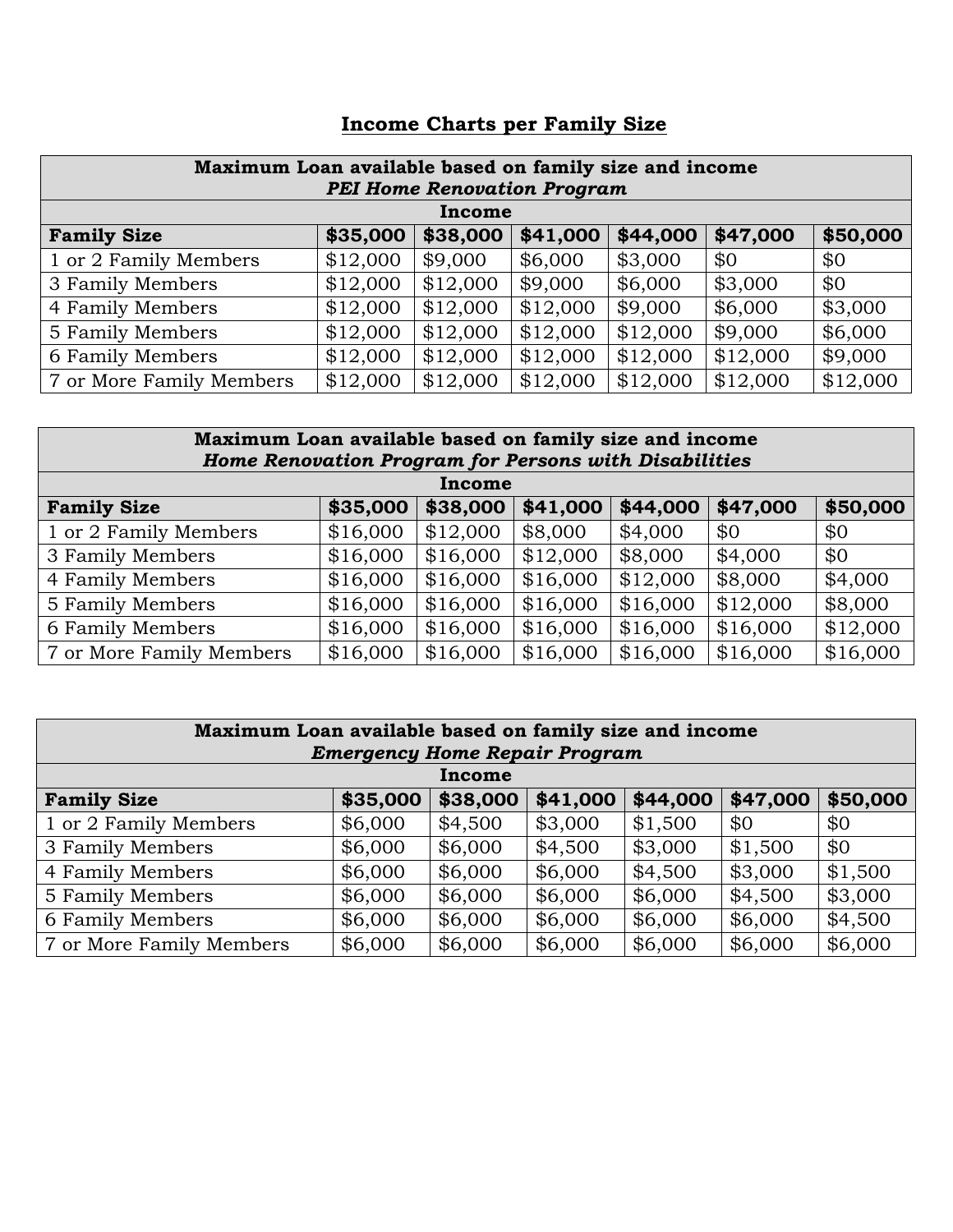### **Q. How can I calculate my total household income?**

**A.** The total household income means the total Net Income found on line 236 from the Canada Revenue Agency Notice of Income Tax Assessment. A CRA Notice of Income Tax Assessment is required for all occupants in the home over the age 18, except for full time students up to the age of 25. A sample of the Notice of Income Tax Assessment line 236 is shown on the page below.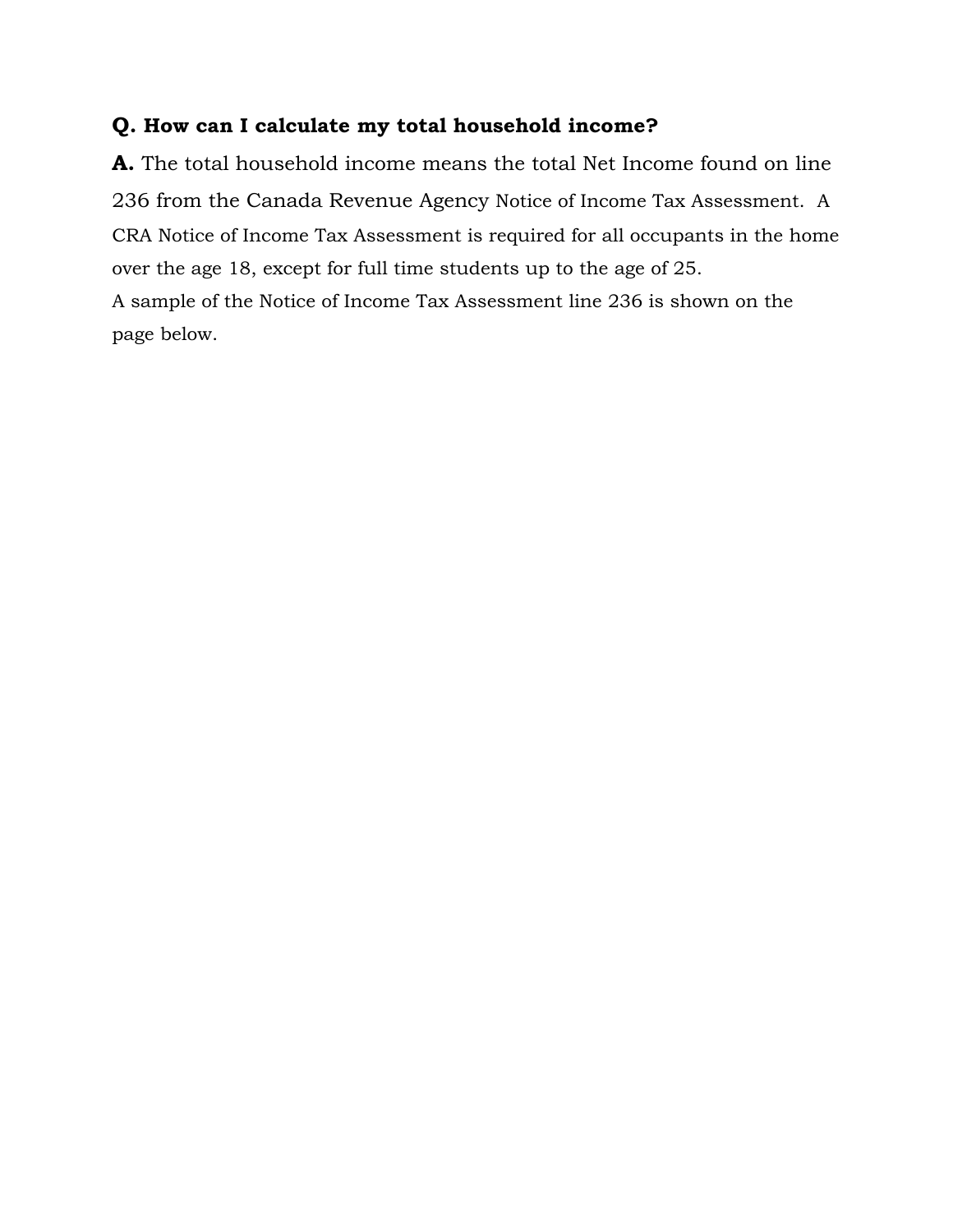|      | Canada Revenue | Agence du revenu | <b>NOTICE OF ASSESSMENT</b>         |          |             | T451 E (08)             |
|------|----------------|------------------|-------------------------------------|----------|-------------|-------------------------|
|      | Agency         | du Canada        |                                     |          |             |                         |
| Date | Nomo           |                  | Social Insurance no.                | Tax year | Tox control |                         |
|      | Apr 30, 2012   | Freeat33.com     | 123 456 789                         | 2012     |             | Ottawa, Ontario K1A 0A9 |
|      |                |                  | Summary                             |          |             | 0000000                 |
| Line |                |                  |                                     |          |             | S Amount                |
|      |                |                  |                                     |          |             |                         |
| 150  |                |                  |                                     |          |             | 00,000                  |
|      |                |                  | Deductions from total income        |          |             | 000                     |
| 236  |                |                  |                                     |          |             | 00,000                  |
| 260  |                |                  |                                     |          |             | 00,000                  |
| 6150 | tax credits    |                  | Total Ontario non-refundable        |          |             | 000                     |
| 420  |                |                  |                                     |          |             | 0,000.00                |
| 428  |                |                  |                                     |          |             | 0,000.00                |
| 435  |                |                  |                                     |          |             | 0,000.00                |
| 437  |                |                  |                                     |          |             | 0,000.00                |
| 448  |                |                  |                                     |          |             | 00.00                   |
| 482  |                |                  |                                     |          |             | 0,000.00                |
|      |                |                  | (Total payable minus total credits) |          |             | (000.00)                |
|      |                |                  | Balance from this assessment        |          |             | CR DOD.DO               |
|      |                |                  |                                     |          |             | CR 000.00               |

|                 |                                                                                                                                                                 | William V. Baker<br>Commissioner of Revenue |                  |            |                         |     |
|-----------------|-----------------------------------------------------------------------------------------------------------------------------------------------------------------|---------------------------------------------|------------------|------------|-------------------------|-----|
| Date:           | Martial<br>Apr 30,2012   Freeat33.com                                                                                                                           | Product froughteness as<br>123 456 789      | Tim sear<br>2012 | The contra | Ottawa, Ontario K1A 0A9 |     |
|                 |                                                                                                                                                                 | 2008 RRSP Deduction Limit Statment          |                  |            |                         |     |
|                 | The back of this notice consins important information. Amounts marked with an asterisk (") cannot be less than zero.                                            |                                             |                  |            |                         |     |
|                 |                                                                                                                                                                 |                                             |                  |            | \$00,000                |     |
|                 |                                                                                                                                                                 |                                             |                  |            | sapa                    |     |
|                 |                                                                                                                                                                 |                                             |                  |            |                         |     |
|                 | Plus: 18% of 2007 earned income of $$00,000 = (max, $19,000)$ .                                                                                                 |                                             |                  | \$0,000    |                         |     |
|                 | Minus: 2006 pension adjustment                                                                                                                                  |                                             |                  |            | \$0.000                 |     |
|                 |                                                                                                                                                                 |                                             |                  |            | \$00,000.00             |     |
|                 |                                                                                                                                                                 |                                             |                  |            | SD                      |     |
|                 |                                                                                                                                                                 |                                             |                  |            |                         |     |
|                 |                                                                                                                                                                 |                                             |                  |            | \$0,000                 | (4) |
| <b>You have</b> | SO (B) of unused RRSP contributions available for 2007. If this amount is more than<br>amount (A) above, you may have to pay a tax on the excess contributions. |                                             |                  |            |                         |     |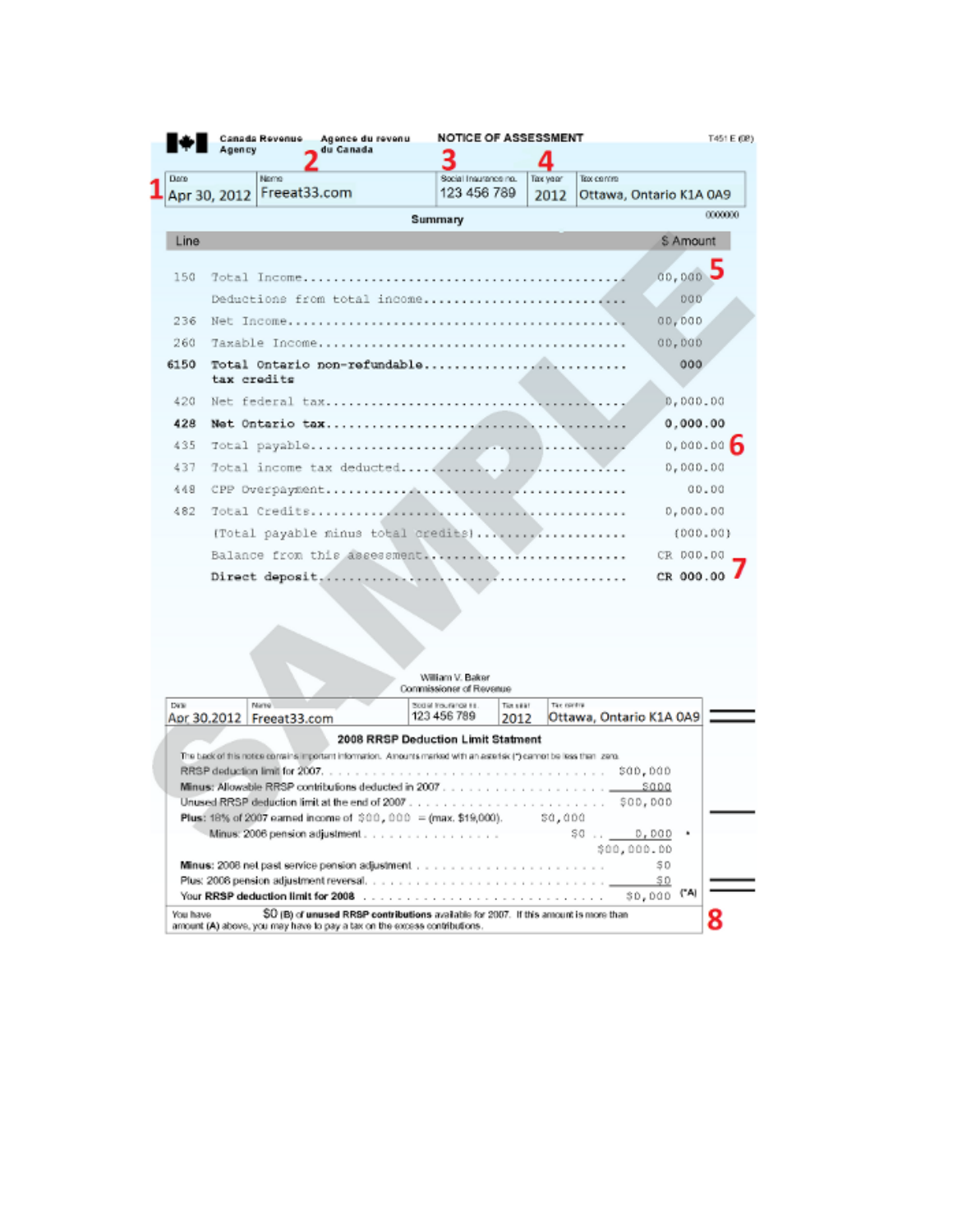For self employed or seasonally employed individuals, the CRA Notice of Income Tax Assessment, line 236 from the prior year may be used for income verification. However, if Income has changed over the last 3 years, the CRA Notice of Income Tax Assessment for each of the last 3 years income can be submitted. In order to determine eligibility for the programs, an average of the last 3 years will be calculated to determine the applicant's income. To obtain a copy of the Notice of Income Tax Assessment, contact: http://www.cra-arc.gc.ca or call 1-800-959-8281.

# **Q. I have received a PEIHRP forgivable loan in the past, am I eligible for the program again?**

**A.** The homeowner(s) may apply more than once to receive up to the maximum forgivable loan available under the PEI Home Renovation Program, as funding permits. Once the homeowner receives the maximum forgivable loan amount, the homeowner(s) must wait 10 years to re-apply. (For example: If you applied to the Home Renovation Program and the maximum loan allowed is \$12,000: and the previous assistance you received was \$10,000: then, you may be eligible to receive the difference of \$2,000 as funding permits.

# **Q. Where can I find out if my disability is eligible for financial assistance?**

**A**. Physical disabilities will be considered a disability once a physician or an occupational therapist completes a PEIHRP Medical Assessment Form and confirms the disability and provides recommendations to improve the individual's ability to live within their own home. A physical inspection by the PEIHRP Building Technician of the home will confirm that there are in fact repairs directly related to the disability that would be eligible under Persons with Disabilities Home Renovation Program.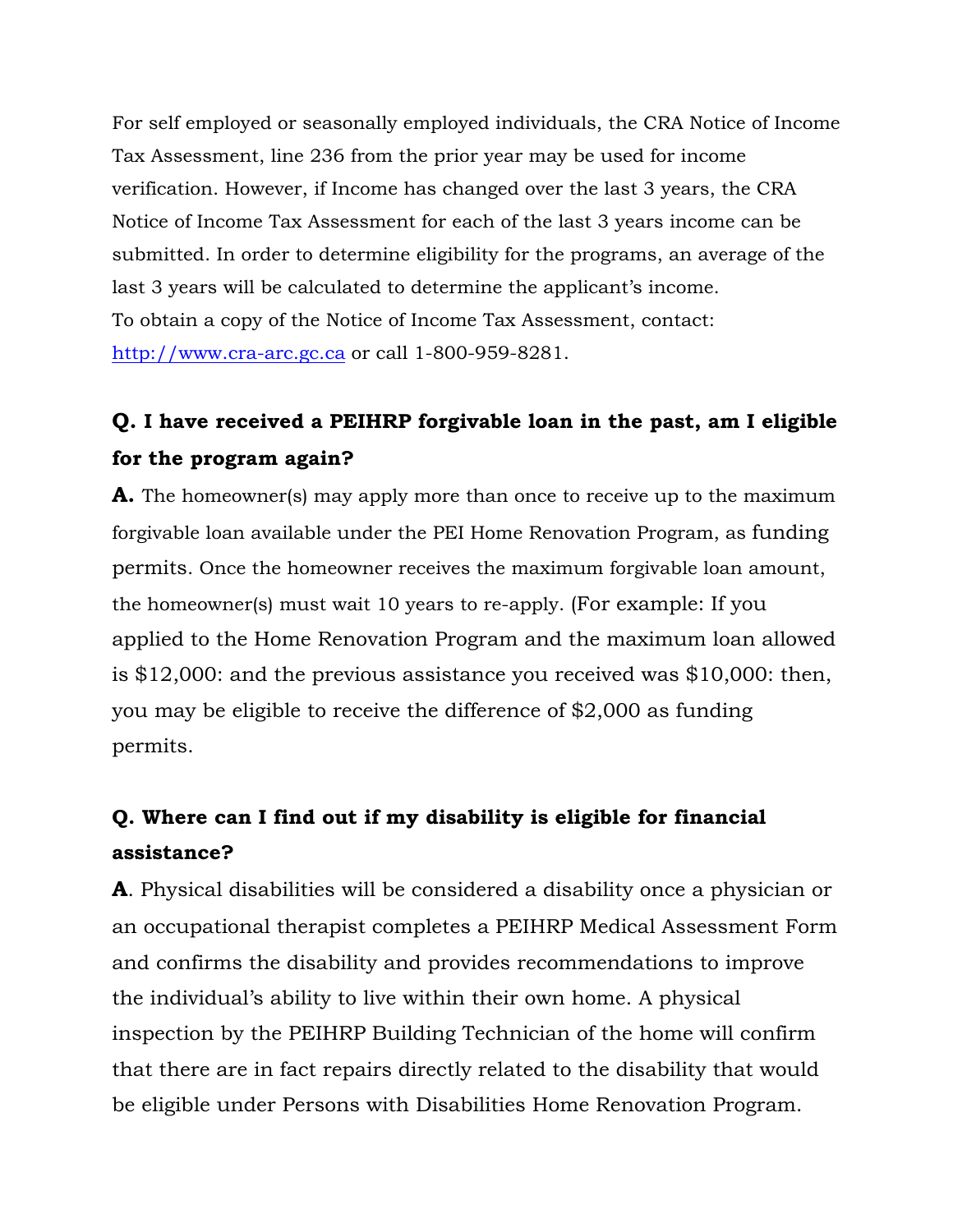# **Q. What type of emergency is considered eligible for the PEI Emergency Home Repair Program?**

**A.** Emergencies that cause the home to be in a state that is dangerous and an immediate threat to the occupant's safety.

# **Q. What supporting documents are required to accompany my application?**

**A.** The following documents below are required along with your application form:

## **Proof of Income:**

The current year's Notice of Income Tax Assessment from Canada Revenue Agency is the required document by all occupants in the home over the age 18, except for full time students up to the age of 25. To obtain a copy of the CRA Notice of Income Tax Assessment, contact: Canada Revenue Agency at http://www.cra-arc.gc.ca or call 1-800-959-8281.

#### **Proof of Property/Home Insurance:**

A copy of your Homeowner Insurance Policy verifying current policy coverage dates or a letter from your Home Insurance Agency providing verification. In the event that an Insurance Company refuses to insure your home, then a written statement on company letterhead stating the reasons you are unable to be insured can be submitted to our office for review.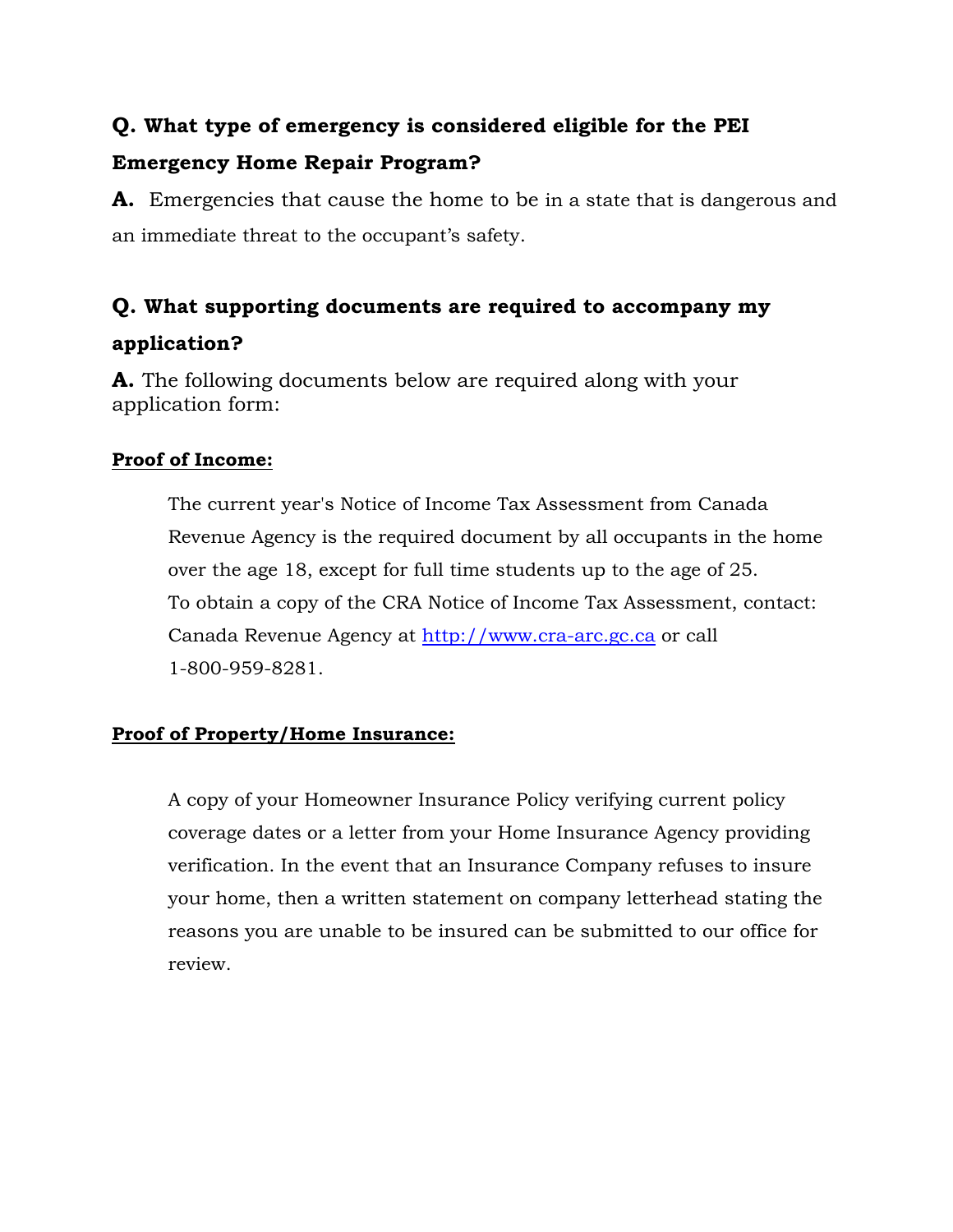## **Q. What is a "forgivable loan"?**

**A.** A "forgivable loan" means that the homeowner(s) does not have to repay the loan on the condition that they meet the terms and conditions stated in the Promissory Note provided upon approval. The "loan forgiveness period" begins after all repairs have been completed and payment has been issued. The "forgiveness period" is for the duration of 5 years following completed and paid repairs.

# **Q. I'm a homeowner. What are the terms and conditions to which I must adhere to?**

**A.** If approved for a PEI Home Renovation forgivable loan, a homeowner(s) must meet the conditions stated in the PEIHRP Forgivable Loan Approval Agreement and the PEIHRP Promissory Note (if applicable). If approved, the homeowner(s) is/are completely responsible for the quality and adequacy of any repairs carried out under the loan approval, and agrees that in no event shall PEIHRP, the PEI Housing Corporation, the Government of PEI and the Government of Canada, or any of them, be liable to anyone in whole or in part for the repairs or any part of the repairs, including any loss or claim by anyone that may result from the repairs. PEIHRP makes no representation or warranty for the repairs or any part of the repairs. Without limiting the foregoing, the homeowner(s) is/are completely responsible for the quality, adequacy and fitness for purpose of any materials, supplies, goods or services involved in the repairs, which includes responsibility for ensuring compliance with any and all applicable regulatory requirements, including any building code, electrical code, safety code, municipal bylaw or provincial or federal regulation or statute.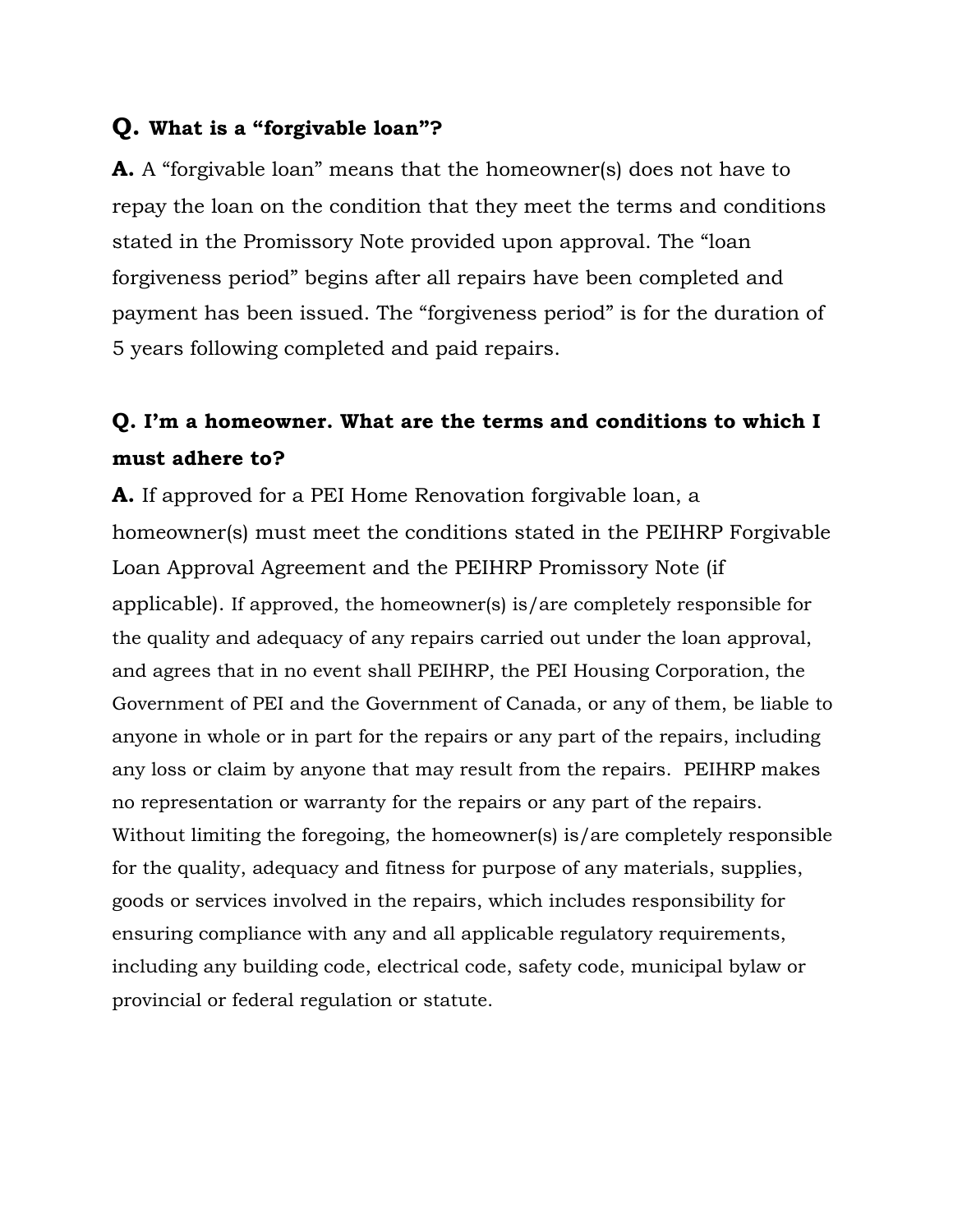# **Q. Where can I find out if my house assessed value is at or below \$175,000.**

**A.** Contact the PEI Department of Finance, Energy and Municipal Affairs Taxation and Property Records Division at 902-368-4070. The Property Tax Assessment notice will indicate the property value.

#### **Q. Which parts of the PEIHRP process are eligible for funding?**

**A.** The cost of repairs approved by the PEIHRP Building Technician including labour, material, applicable taxes, legal fees, building permits, certificates, drawings and specifications. Each program has a maximum forgivable loan amount available and any costs above that amount are not eligible for funding.

## **Q. Are there any modifications under the Persons with Disability Home Renovation Program that are not eligible for funding?**

**A.** Only modifications which are directly related to the disability of the occupant are eligible. Any repairs carried out prior to loan approval will not be eligible for funding.

# **Q. What happens if I need more modifications than the maximum loan amount will cover?**

**A**. The homeowner(s) may choose to have those repairs done. If they chose to, then the homeowner must pay their portion first and their portion will be used to pay the first invoice submitted.

## **Q. Do I hire a contractor or does PEIHRP?**

A. The homeowner(s) are responsible for hiring a contractor. It is recommended that the homeowner(s) get an agreement in writing outlining the work that is to be completed. You can request a copy of a helpful tips sheet on "*How to Hire a Contractor".*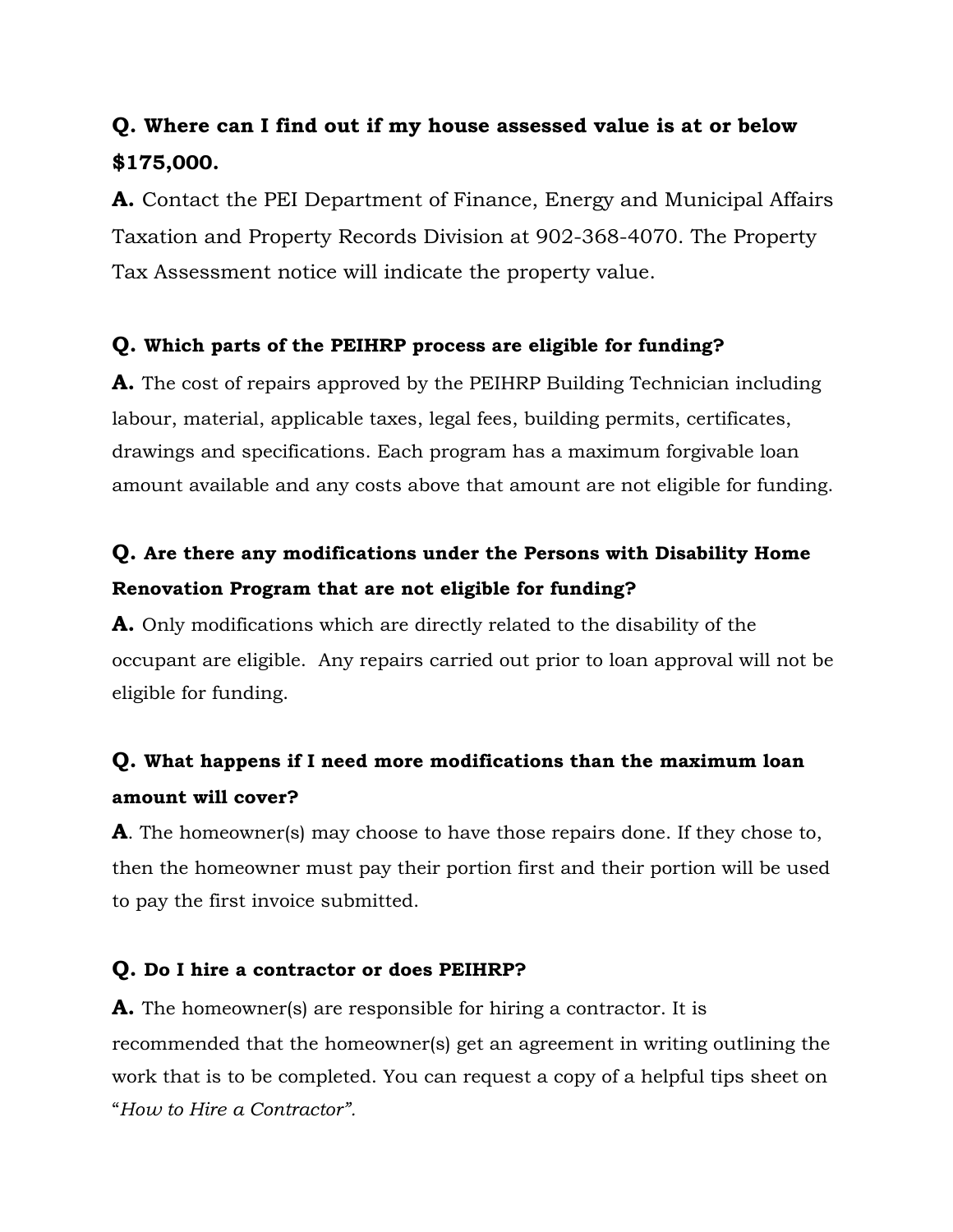#### **Q. How long do I have to get the approved renovations completed?**

**A.** Repairs must be started within 2 months and completed within 8 months from the date of the commitment or the loan may be cancelled. For the PEI-Emergency Repair Program, repairs must be completed within 3 months from the approval of financial assistance.

#### **Questions about Municipal bylaws and building codes.**

It is the responsibility of the homeowner to ensure that the repairs meet the requirements of the local authority having jurisdiction, (i.e. Provincial Building Code, Municipal By-Laws, etc.) In the absence of such requirements, the requirements of the National Building Code of Canada shall be used as a guide. Certificates of Acceptance (CA) must be provided for plumbing, electrical, septic and HRV.

# **Q. Can I hire a relative, friend, neighbor to complete the modifications?**

**A.** Yes, however the individual must be capable to complete the repairs satisfactorily to meet industry standards. If the homeowner does their own repairs, PEIHRP assistance is only available to cover the costs of materials as the homeowner(s) cannot be paid for their own labour.